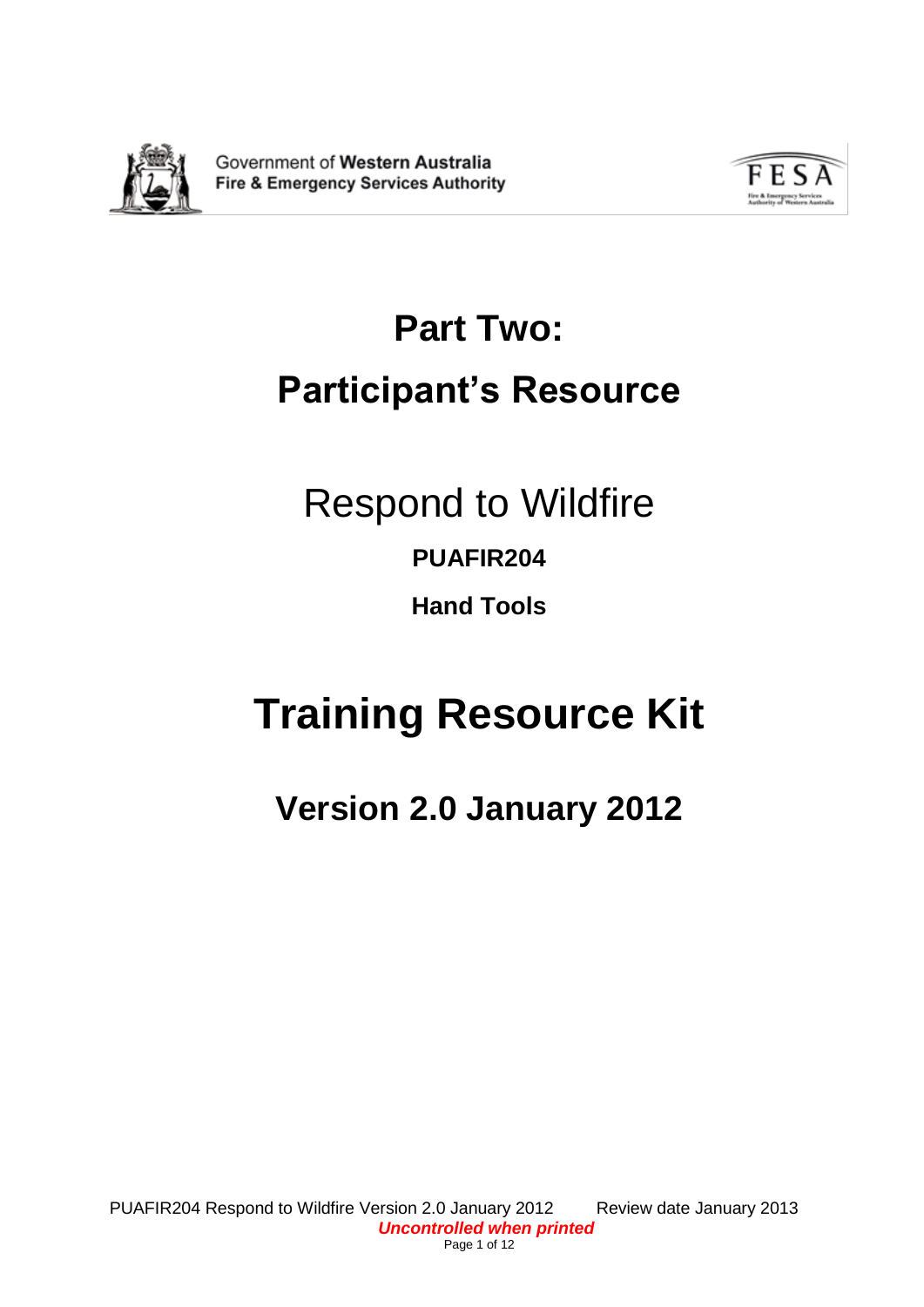# **Introduction**

The knowledge of the correct use, care and maintenance of a rakehoe, axe, shovel and drip torch are a must for all firefighters. Knowing and understanding what your equipment is all about will not only maximise your firefighting efforts but will increase your efficiency and confidence in maintaining a high level of safety.

The range of uses for these tools is extremely varied but the point to stress is the right tool for the job—it makes your work a whole lot easier.

Uses for hand tools:

- constructing a fire line
- controlling backburns
- containing a fire
- mopping up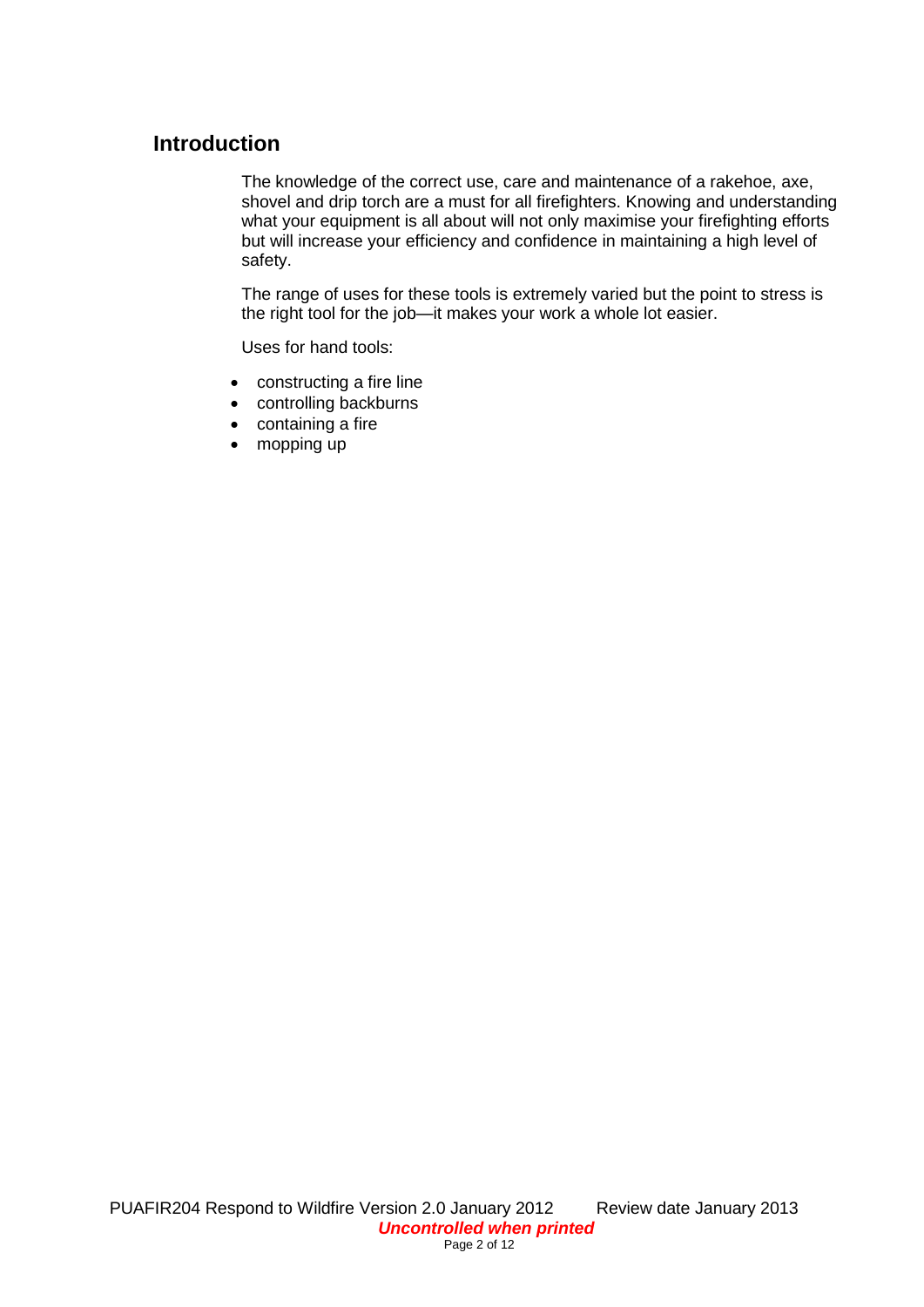# **Section 4.1 Tools**

# **The Rakehoe**

A rakehoe is especially designed for firefighting and is equipped with one serrated edge for raking and one sharpened edge for cutting, scraping and chipping.



*Rakehoe*

#### **Before Use**

Prior to using a rakehoe the following checks should be made:

Handle:

- check for splinters
- check for snugness in head
- check for defects

Head:

- check angle of sharpening
- check for sharpness
- check condition and angle of prongs

### **Carrying a Rakehoe**

A rakehoe is a potentially dangerous piece of equipment and should always be carried in the following manner:

- horizontally to the ground
- close to the side
- hand just behind head
- handle facing backwards
- balanced with cutting edge outwards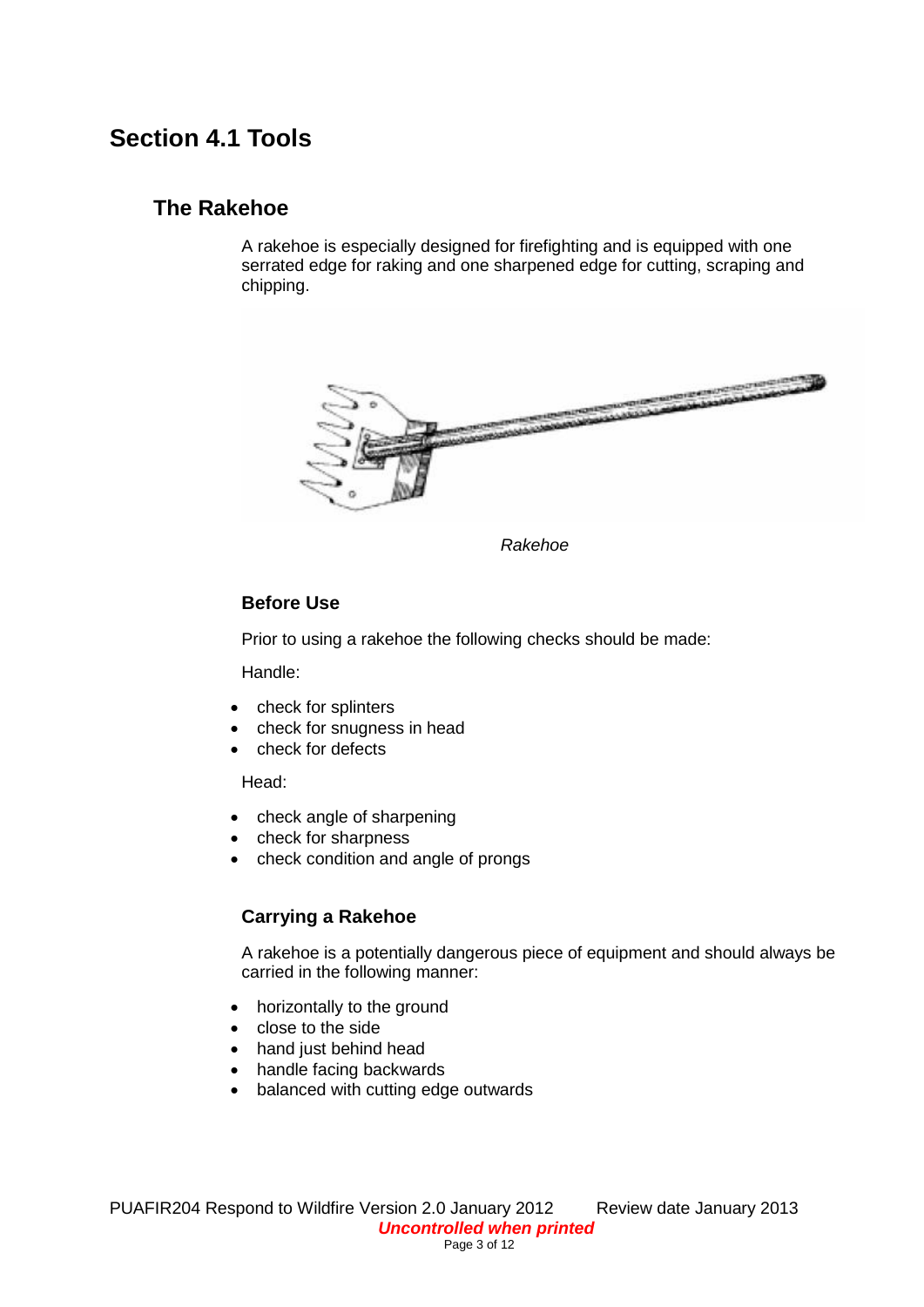

*Carrying a rakehoe*

It should not be carried over the shoulder. Do not run, and if you do slip, push the rakehoe to one side as you are falling.

#### **Axe**

The axe is the most widely known tool as it is used for a variety of jobs other than firefighting. The wide range of tasks for which an axe is used means that, unfortunately it is abused and becomes unsuitable for the job for which it was designed—cutting tree trunks or limbs. Once an axe has been used for jobs such as grubbing smouldering stumps, it should be correctly sharpened to ensure it is ready for the more typical uses as listed below:

- Felling trees and small shrubs
- Removing branches and limbs that could act as hazards or obstacles
- Cleaning bark from trees

Regardless of the type of work performed, all axes must have secure handles as a head flying off the handle can cause serious injury.

# **Shovel**

A shovel can be used for suppressing a fire in country where raking is difficult, or where mineral soil is readily available to throw over burning material. Ensure that the handle is securely fitted.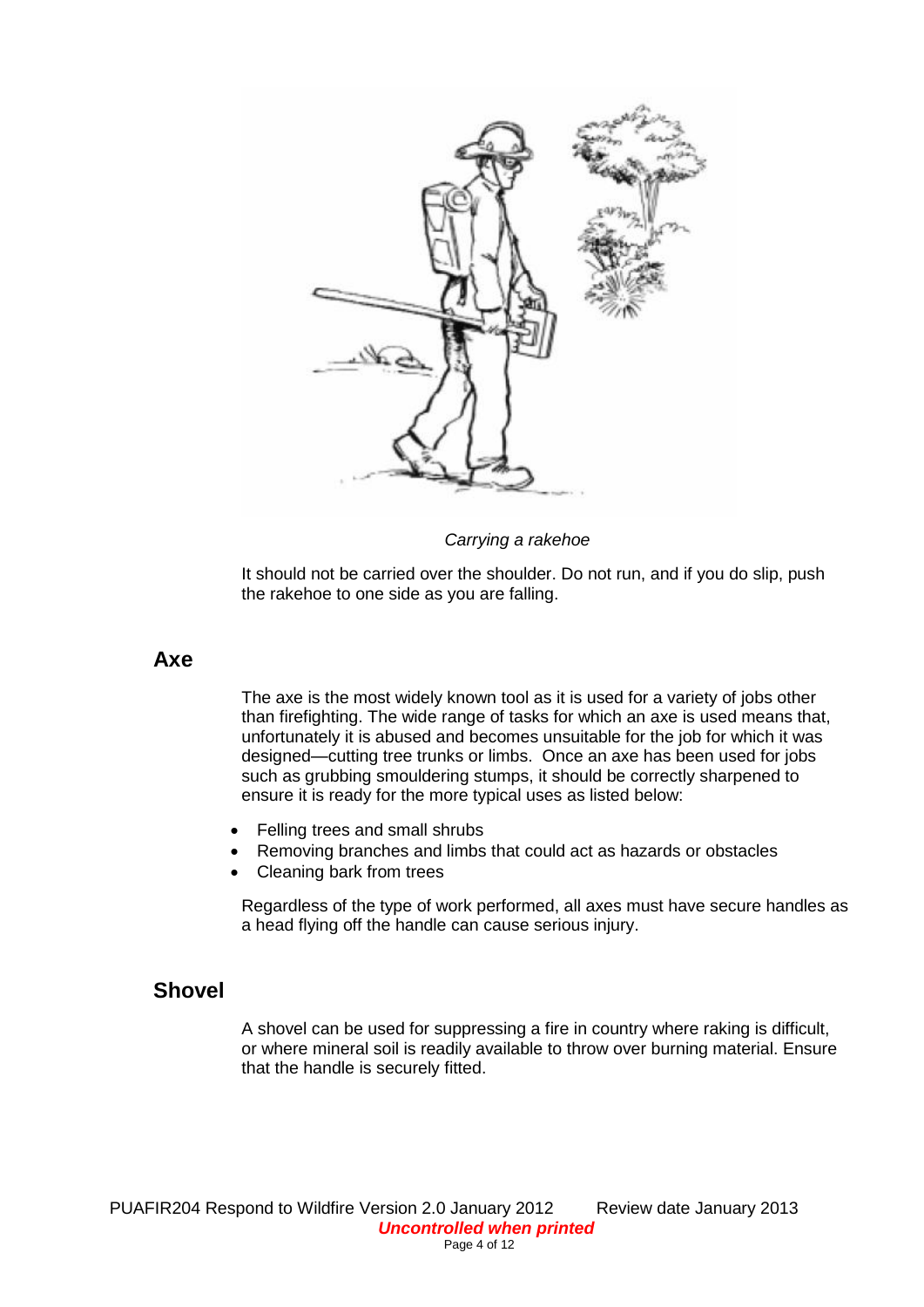# **Section 4.2 The Drip torch**

The drip torch is a fire lighting device which can be used to ignite fuels. It is a container holding a fuel mixture which drips from a nozzle over a lighted wick, dripping burning liquid onto the fuel to be ignited. It is used as a management tool in:

- fire prevention and prescribed burning (eg. to reduce fuel loading which reduces the impact of a bushfire)
- fire suppression (eg. for lighting a backburn)



*Using the drip torch*

# **Parts of the Drip Torch**



**Metal Construction** 

*Parts of a drip torch*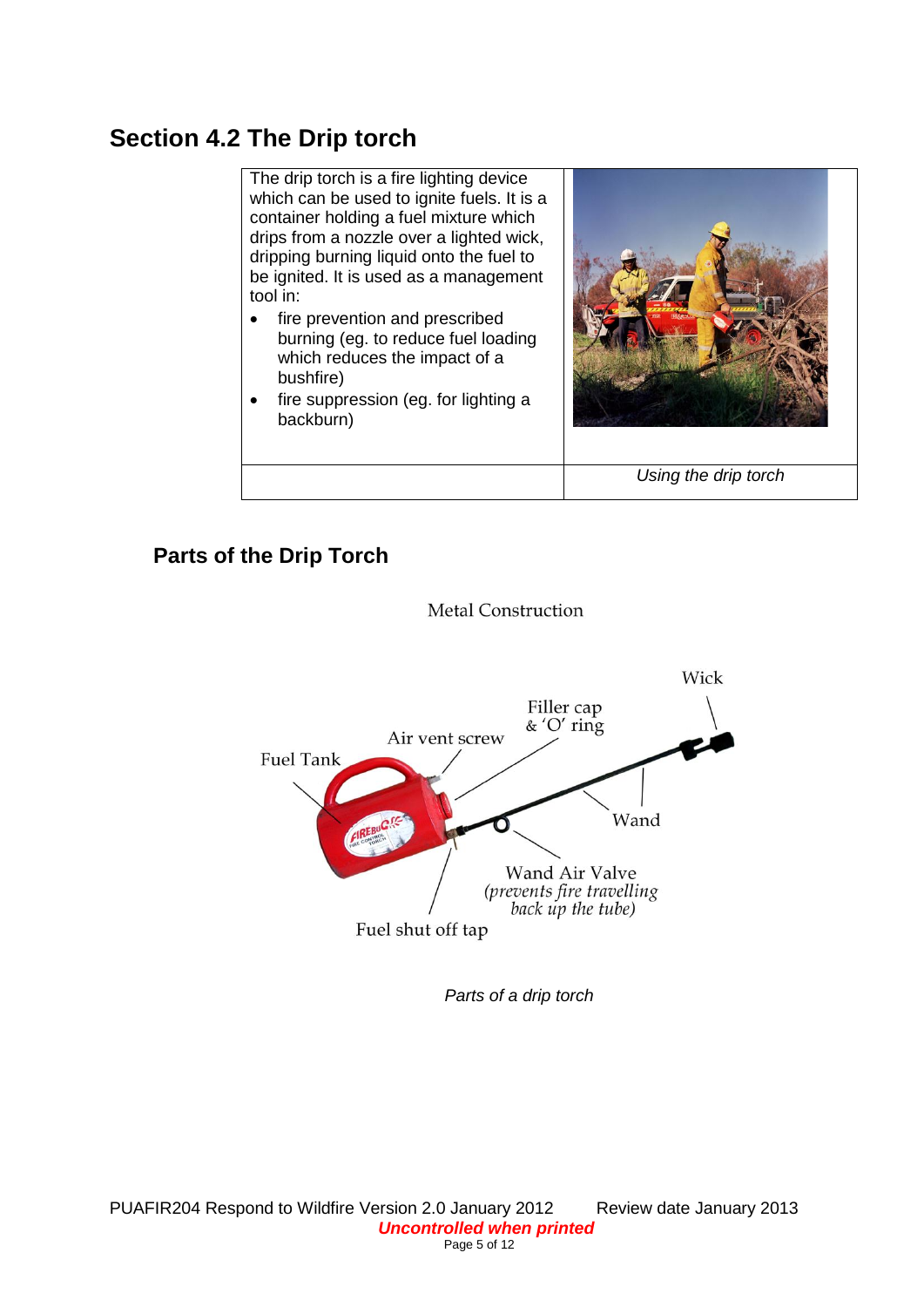

The drip torch is to be used for prescribed burning and authorised lighting activities only.

# **Safe Operation of a Drip Torch**



Operators should always take the utmost care when working with fuels.

When using a drip torch, the operator should:

- Ensure that there is no risk to other personnel in the vicinity
- Use the torch on the designated burn area only
- Wear level 1 Personal Protective Clothing (PPE), including gloves and goggles when filling, lighting, using and extinguishing a drip torch
- Ensure the drip torch has adequate fuel to complete the burn
- Ignite the torch, drip the fuel onto the vegetation and complete the burn under the direction of the officer in charge
- After use, stand the torch upright and extinguish the flame
- Always ensure that drip torches are stored upright and regular maintenance is undertaken

Other safety considerations:

- Do not use the torch near stored or escaped flammable liquids or gases or use it to light materials near another person when it may put them in danger
- Do not leave a drip torch unattended
- Do not use any technique for deepening the burn that involves personnel being in the potential path of the fire front
- Do not fully fill the drip torch. Leave at least 20mm to the top of the container for expansion of the fuel
- Store the pre-mixed fuel can in the designated carrying cradle on the appliance
- Ensure the nozzle and gauze are cool before storing

# **How to Use the Drip Torch**

- Make sure you always follow the correct sequence of operations for a drip torch
- Remove or isolate the drip torch from any sources of ignition
- Unscrew the filler cap and fill the fuel reservoir with a pre-mixed fuel only: three parts (75%) diesel and one part (25%) petrol. Do not mix the individual fuels in the drip torch—these should be pre-mixed before use in the drip torch. Use a funnel and avoid spilling the mixture
- Replace the filler cap, checking the 'O' ring is in place and seals correctly.
- Wipe off any spilt fuel before lighting
- Loosen the air vent screw and tilt the drip torch so that the wand is pointing to the ground
- Let fuel drip from the nozzle to the wick (gauze)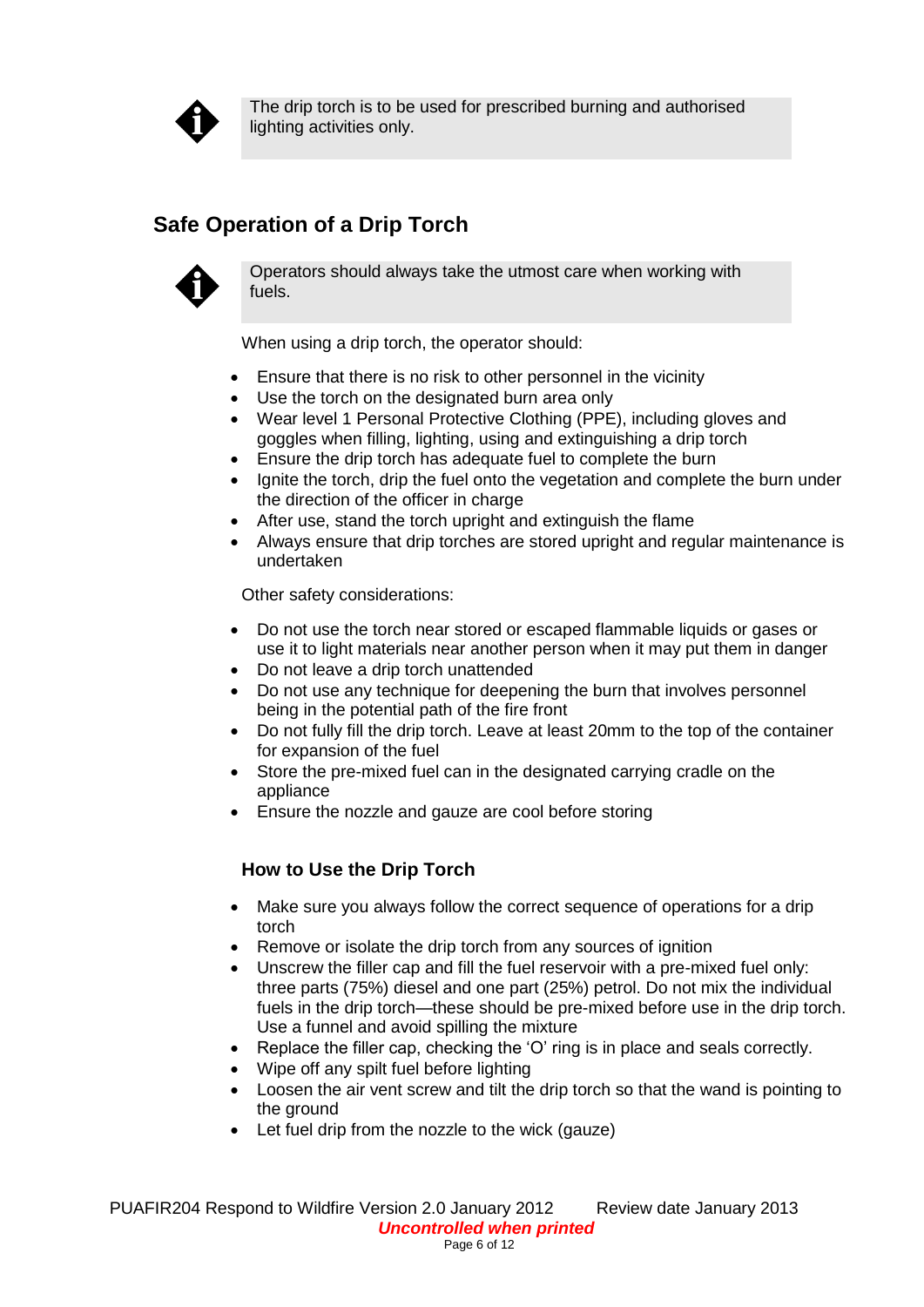- Ignite the wick with a match or lighter. The wick will serve as a pilot flame. As fresh fuel drips onto the wick, the fuel will catch alight and fall to the ground and onto the vegetation. The flow of the fuel is controlled by the air vent screw (see the diagram on previous page)
- When finished, hold the drip torch upright to stop the flow of fuel
- Extinguish the pilot flame

## **Storage of a Drip Torch**

- Leave fuel tap turned on
- Close the air vent screw
- **Ensure the ignition wick (gauze) is extinguished**
- Place the drip torch in an upright position and secured (so it cannot fall over)

# **Conducting a Burn with a Drip Torch**



Always ensure that minimal risks are taken when conducting a burning operation.

No burn will be carried out unless under the direction and supervision of the officer in charge.

The officer in charge will determine:

- The type of lighting pattern to be used (e.g. continuous line, spot ignition, etc).
- The rate of lighting (if too much is lit or it is lit in the wrong way the burn can escape).

When the burn has been completed, hold the drip torch in the upright position to avoid unwanted burns.

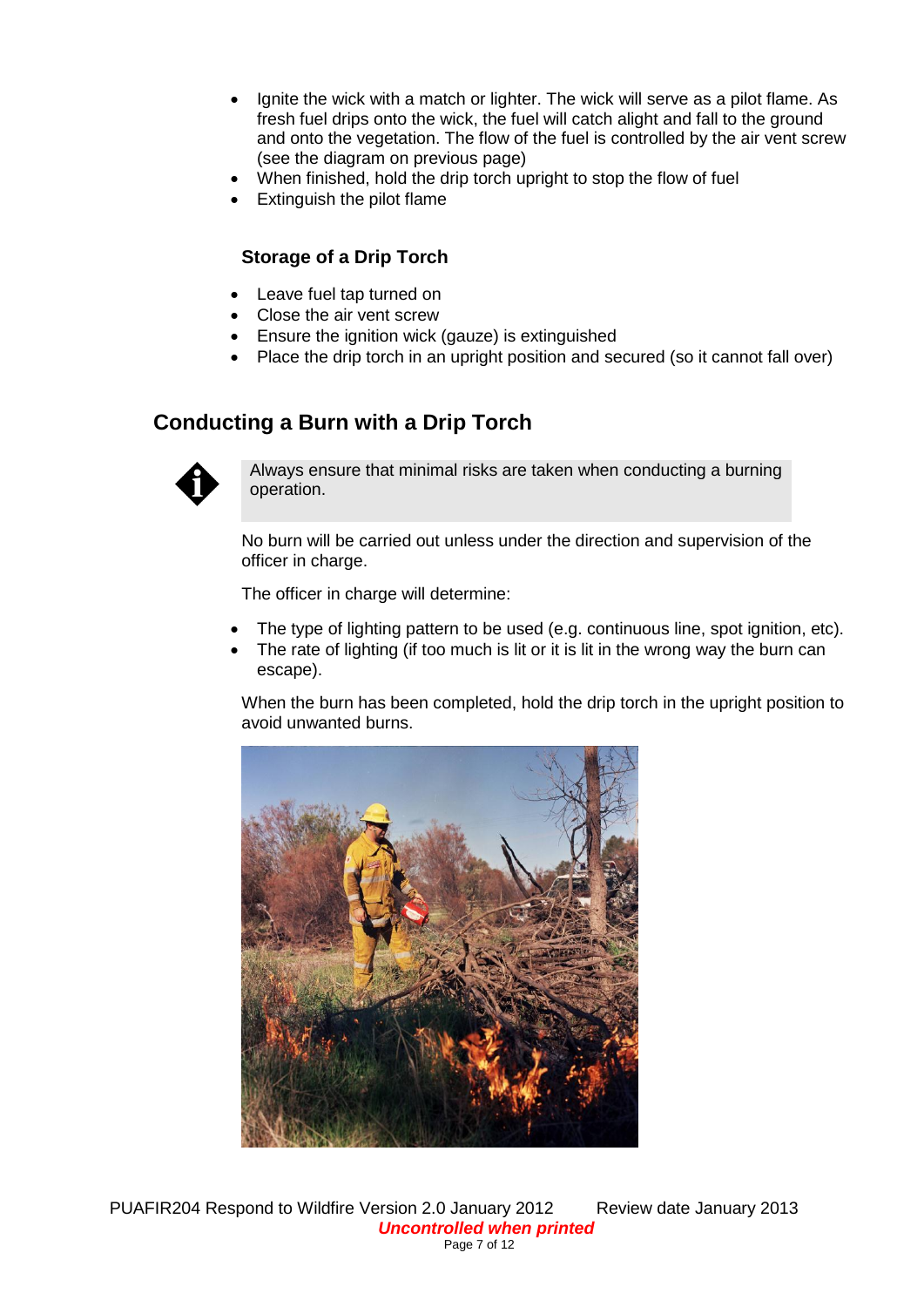# **Hazards & Precautions**



Drip torches are a fire hazard. Always follow correct procedures to reduce the risk to yourself and others.

#### **Burns**

To reduce the risk of burns while using a drip torch always use bush firefighter protective clothing and personal protective equipment (Level 1)—including wearing gloves and goggles—when filling, lighting, using and extinguishing a drip torch.

# **Ignition or Explosion**

To reduce the risk of ignition or explosion of the fuel during filling:

- Use the recommended fuel mix only
- Do not fill or open the filler cap near sources of ignition
- Avoid spilling fuel during filling—use a funnel
- Wipe off excess fuel before use
- Ensure the washer is in place on the filler cap and it seals correctly before use

To reduce the risk of the drip torch exploding during operations:

- Do not place the drip torch where it is exposed to fire or in unburnt fuel in the path of a fire
- Warn others in the vicinity if a drip torch is involved with fire and keep everyone clear (at least 30 metres)

#### **Uncontrolled Fire**

To reduce the risk of uncontrolled fire:

- Only use the drip torch for authorised burns
- Follow the instructions from the officer in charge
- Be aware that lighting up a continuous line will produce a faster rate of spread, while spot ignition usually produces slower rate of spread



Every time you pick up a drip torch that has not been filled by you, remove the lid and check the contents to ensure these are not volatile.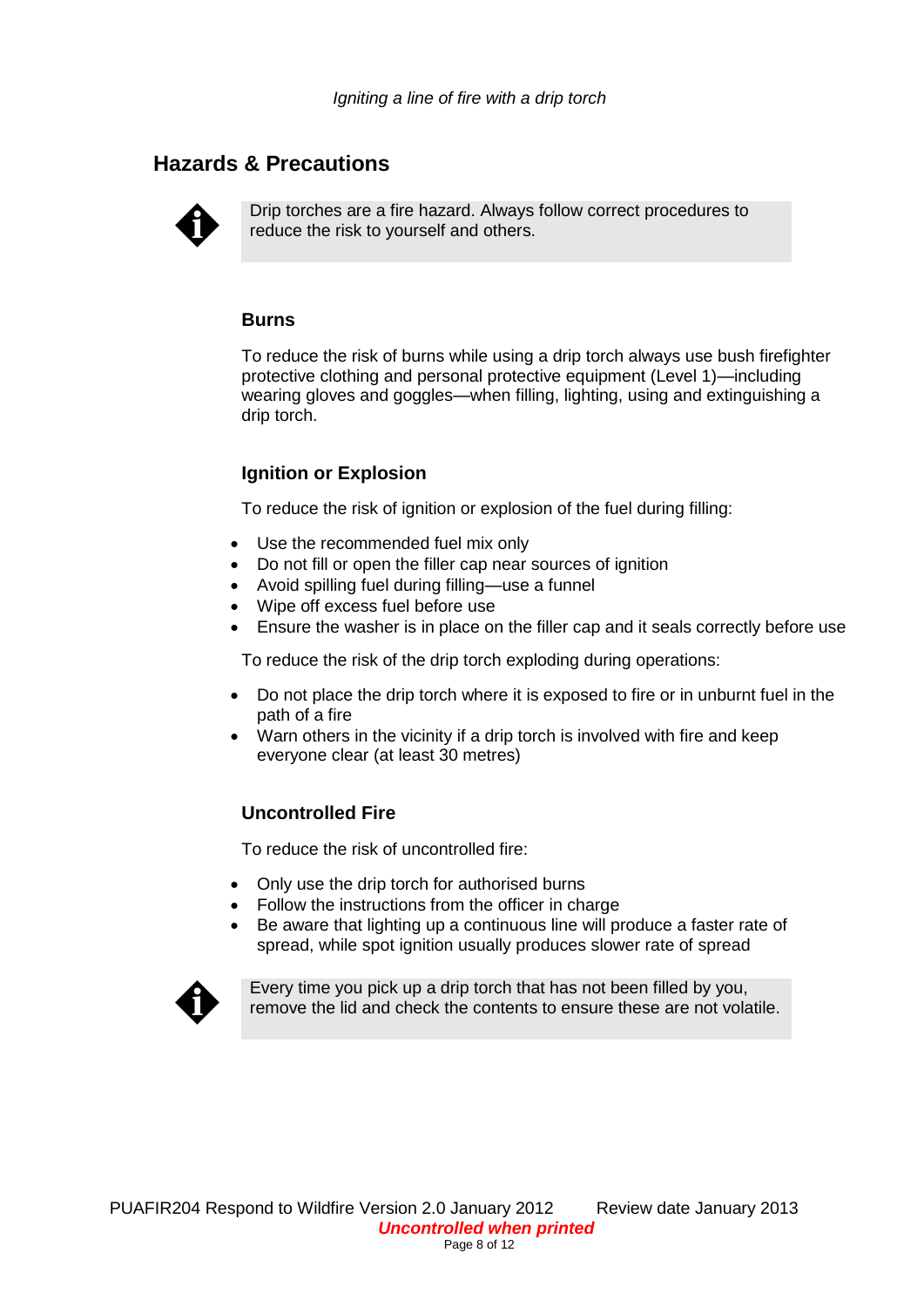# **Section 4.3 Fire Line Construction Using Hand Tools**

## **Introduction**

Fire trails and firebreaks are cleared paths which will prevent the spread of a fire by removing fuel from the fire path.

A trail is a narrow path built to enable access by foot or vehicles and is intended for low intensity fires, whereas a firebreak is a wider path built to halt fires of greater intensity. A firebreak is normally constructed as a pre-suppression measure, whereas 'fire lines' are constructed during the course of fire suppression.

When constructing trails and breaks you will hear the term mineral earth. This term refers to ground where all vegetation cover has been removed and only rocks and soil (minerals) are exposed. A fire can travel very slowly through grass roots or decayed vegetation and great care must be taken to ensure that mineral earth is exposed throughout the length and width of the trail. Consider the diagram which shows a cross-section through a typical forest floor.



*Forest floor cross-section*

Fire line construction is normally a crew exercise and it is necessary to work in a planned manner if the crew is to work safely. Remember that axes and rakehoes are very sharp. Failure to observe simple procedures can result in a severe injury.

There are two recognised methods of crew work when constructing a narrow trail:

- the 'step-up' method
- the 'one-lick' method

# **Step-up Method**

A trail can be safely cleaned by the 'step-up' method which is based on the idea that a group of workers in a line will each complete individual sections of the trail. The workers are spaced out, at the start of the exercise, and each worker clears a short section of the trail to mineral earth. The first person to finish a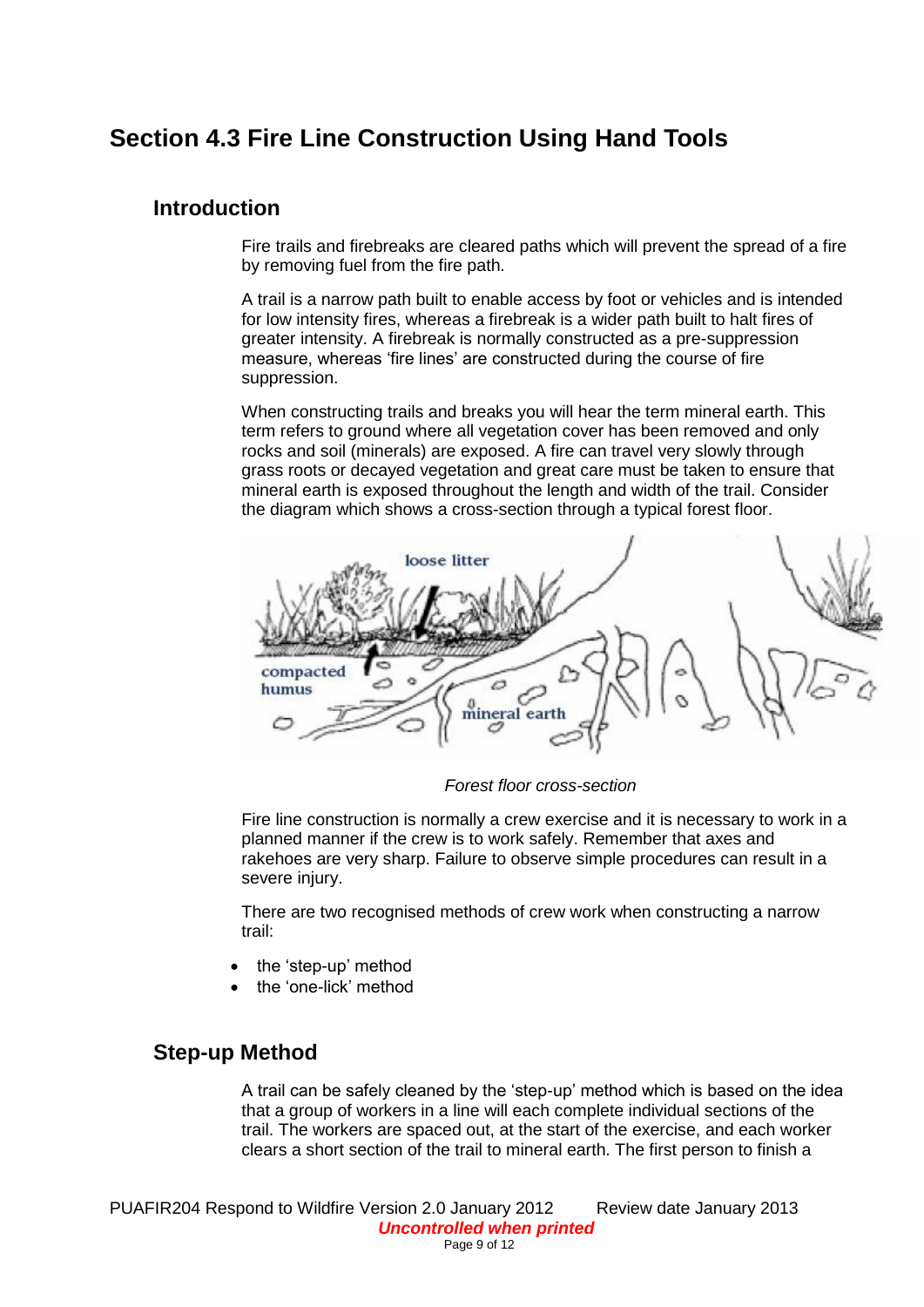reasonable section calls out 'step-up' and all workers then move on to the next unprepared section. In this way, the group moves along at a steady rate and yet no single worker is ever required to pass another.

It is normal practice to have one worker at the end of the line checking to make sure that the trail is properly cleared. He does not join in the step-up routine but works as required to 'polish' the trail. The crew may be led by a person with an axe, and this person would not join in the 'step-up' routine but would clear a line for the group raking the trail.

In dense vegetation, the crew working to the step-up routine may follow some distance behind a crew, reducing the vegetation with chain saws and axes.



*'Step-up' method*

# **One-Lick Method**

The 'one-lick' method is based on the idea that each individual worker merely removes a portion of the vegetation. The group should move forward at a slow walking pace with each worker removing vegetation as they go.

No one completes any section, however after several persons with rakehoes pass over a given section with each adding to the effort of the previous person, the section is progressively reduced to the stage of a completed trail.

This method is particularly useful where:

- A variety of tools is used such as chainsaws, axes and then rakehoes
- A large number of firefighters with little experience are used

The one-lick method can be used in thick scrub, open forest, in forest litter, or in open grass country.

# **Which Method to Use**

#### **Small Crew, Small Coverage**

The 'step-up' method is useful with small crews of say 8–10 persons and where the distance to be cleared is not excessive. The crew must be trained and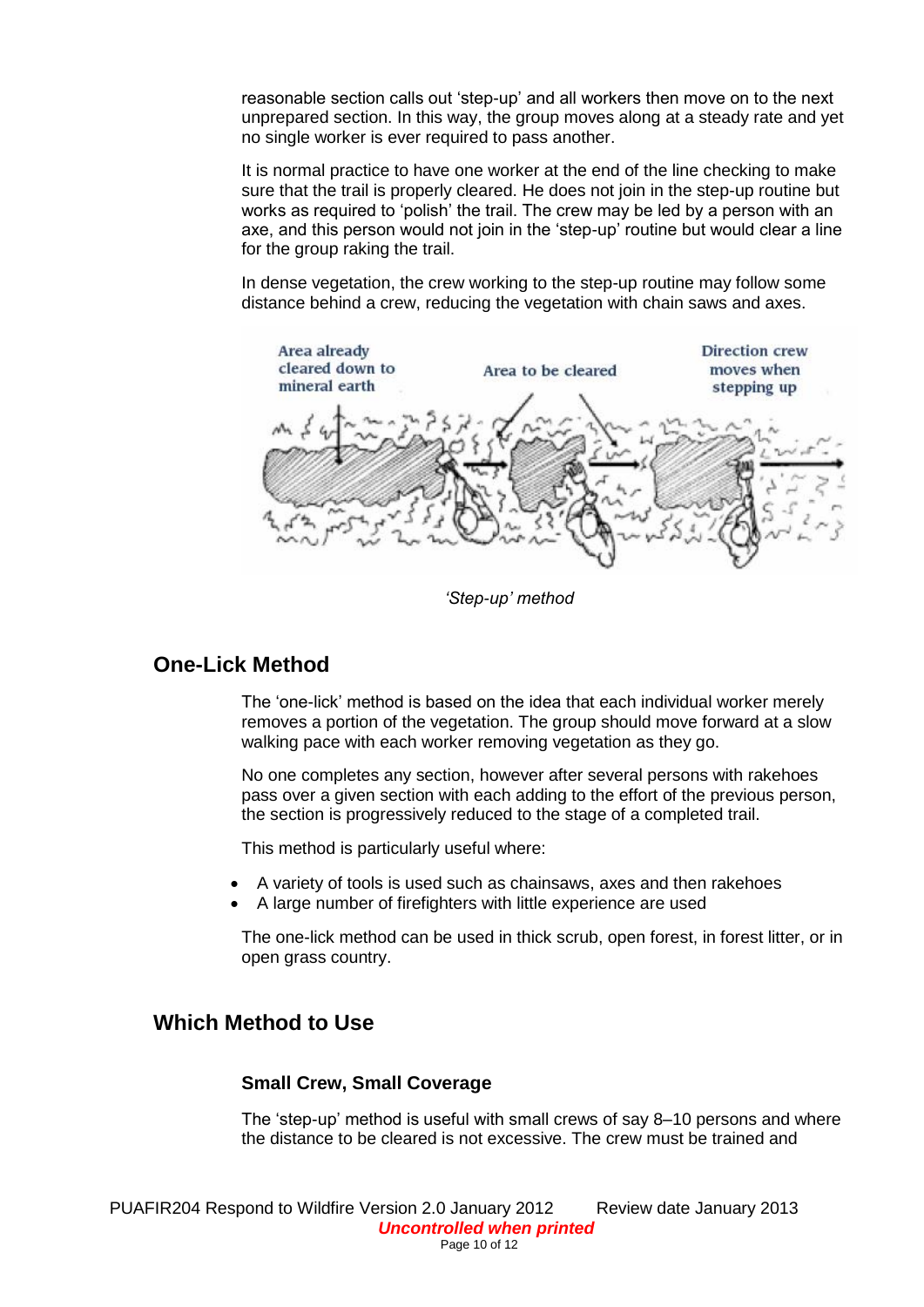experienced in the technique. This will produce a trail with a minimum of supervision and follow-up.

### **Large Crews, Large Coverage**

The 'one-lick' method is more often used with large crews and where there is a considerable distance to cover. Under these conditions, the 'step-up' method becomes unwieldy. The crew can be spread out more than with the 'step-up' method and they will tend to cover the ground at greater speed. It is also more useful where people have not worked together before, and where close supervision is not always possible.

With either method the last firefighter, or polisher, should be experienced as they are responsible for determining whether or not the trail is to standard.



The 'step-up' and 'one-lick' methods of fire line construction have an inherent safety factor, which is; that no firefighter has to pass another while working.

# **Points to Consider**

- 1. Always plan the trail carefully. Valuable time and effort will be lost if you find that you have to back-track because of unforeseen obstacles
- 2. Make the maximum use of natural firebreaks such as exposed rock shelves, open ground and creek beds
- 3. Keep the trail as straight as possible. This will allow a good view along the trail and will enable firefighters to move along the trail with greater ease
- 4. Avoid heavy concentrations of fuels as the fire may flash over
- 5. Whenever it is necessary to have corners in a trail, widen the trail at such points, as the fire will tend to increase in intensity where it is driven into a sharp corner
- 6. Remember that people may have to walk the trail at night. Remove all stumps or any objects protruding from the ground
- 7. Always look up when cutting a trail to make sure that the fire will not be able to cross the trail by burning through upper-storey vegetation. The trail must be clear, above the trail must also be clear
- 8. Keep trails clear of dead trees or trees with rough bark, as the bark may spread burning embers across the trail



For further information on hand and other tools used in firefighting see Part 2 of the *Prepare & Maintain Equipment TRK*.